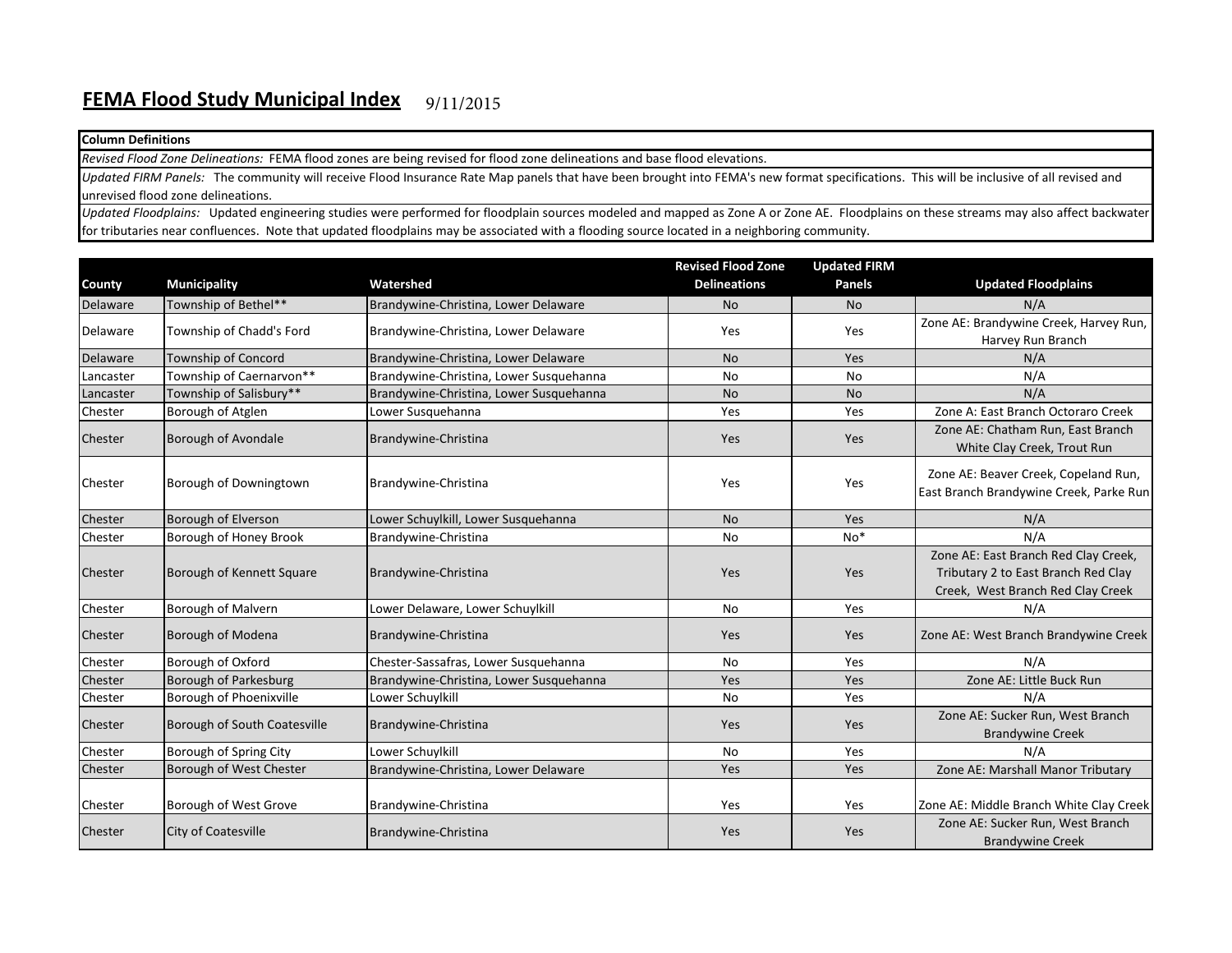| Chester | Township of Birmingham       | Brandywine-Christina, Lower Delaware                      | Yes       | Yes | Zone AE: Brandywine Creek, Radley Run                                                                                                                                             |
|---------|------------------------------|-----------------------------------------------------------|-----------|-----|-----------------------------------------------------------------------------------------------------------------------------------------------------------------------------------|
| Chester | Township of Caln             | Brandywine-Christina                                      | Yes       | Yes | Zone AE: Beaver Creek, Copeland Run,<br>East Branch Brandywine Creek                                                                                                              |
| Chester | Township of Charlestown      | Brandywine-Christina, Lower Schuylkill                    | <b>No</b> | Yes | N/A                                                                                                                                                                               |
| Chester | Township of East Bradford    | Brandywine-Christina                                      | Yes       | Yes | Zone AE: Blackhorse Run, Brandywine<br>Creek, East Branch Brandywine Creek,<br>Taylor Run, West Branch Brandywine<br>Creek                                                        |
| Chester | Township of East Brandywine  | Brandywine-Christina                                      | Yes       | Yes | Zone AE: Beaver Creek, East Branch<br><b>Brandywine Creek</b>                                                                                                                     |
| Chester | Township of East Caln        | Brandywine-Christina                                      | Yes       | Yes | Zone AE: Colebrook Run, East Branch<br><b>Brandywine Creek</b>                                                                                                                    |
| Chester | Township of East Coventry    | Lower Schuylkill                                          | No        | Yes | N/A                                                                                                                                                                               |
| Chester | Township of East Fallowfield | Brandywine-Christina                                      | Yes       | Yes | Zone AE: Buck Run, Doe Run, West<br><b>Branch Brandywine Creek</b>                                                                                                                |
| Chester | Township of East Goshen      | Lower Delaware                                            | No        | Yes | N/A                                                                                                                                                                               |
| Chester | Township of East Marlborough | Brandywine-Christina                                      | Yes       | Yes | Zone AE: East Branch Red Clay Creek,<br>Tributary 2 to East Branch Red Clay<br>Creek, West Branch Red Clay Creek                                                                  |
| Chester | Township of East Nantmeal    | Brandywine-Christina, Lower Schuylkill                    | <b>No</b> | Yes | N/A                                                                                                                                                                               |
| Chester | Township of East Nottingham  | Chester-Sassafras, Lower Susquehanna                      | <b>No</b> | Yes | N/A                                                                                                                                                                               |
| Chester | Township of East Pikeland    | Lower Schuylkill                                          | No        | Yes | N/A                                                                                                                                                                               |
| Chester | Township of East Vincent     | Lower Schuylkill                                          | <b>No</b> | Yes | N/A                                                                                                                                                                               |
| Chester | Township of East Whiteland   | Brandywine-Christina, Lower Delaware, Lower<br>Schuylkill | Yes       | Yes | Zone AE: Valley Creek No. 2                                                                                                                                                       |
| Chester | Township of Easttown         | Lower Delaware, Lower Schuylkill                          | <b>No</b> | Yes | N/A                                                                                                                                                                               |
| Chester | Township of Elk              | Chester-Sassafras                                         | <b>No</b> | Yes | N/A                                                                                                                                                                               |
| Chester | Township of Franklin         | Brandywine-Christina, Chester-Sassafras                   | Yes       | Yes | Zone AE: East Branch White Clay Creek,<br>Middle Branch White Clay Creek                                                                                                          |
| Chester | Township of Highland         | Brandywine-Christina, Lower Susquehanna                   | Yes       | Yes | Zone AE: Buck Run, Doe Run                                                                                                                                                        |
| Chester | Township of Honey Brook      | Brandywine-Christina, Lower Susquehanna                   | Yes       | Yes | Zone AE: East Branch Brandywine Creek,<br>Two Log Run, West Branch Brandywine<br>Creek                                                                                            |
| Chester | Township of Kennett          | Brandywine-Christina                                      | Yes       | Yes | Zone AE: East Branch Red Clay Creek, Red<br>Clay Creek, Tributary 1 to East Branch<br>Red Clay Creek, Tributary 2 to East<br>Branch Red Clay Creek, West Branch Red<br>Clay Creek |
| Chester | Township of London Britain   | Brandywine-Christina                                      | <b>No</b> | Yes | N/A                                                                                                                                                                               |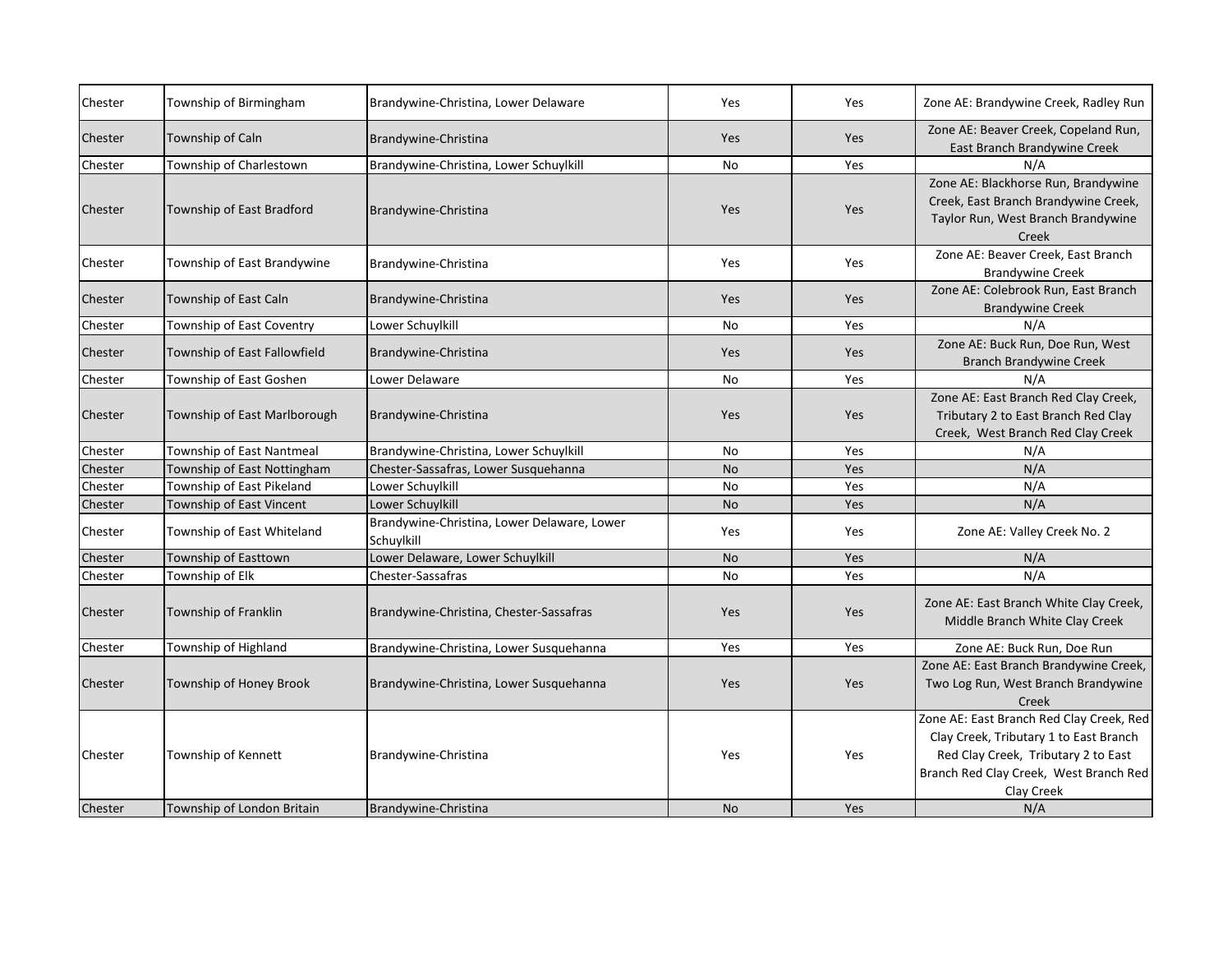|                    |                            |                                                |           |            | Zone AE: Chatam Run, East Branch White   |
|--------------------|----------------------------|------------------------------------------------|-----------|------------|------------------------------------------|
| Chester            | Township of London Grove   | Brandywine-Christina                           | Yes       | Yes        | Clay Creek, Middle Branch White Clay     |
|                    |                            |                                                |           |            | Creek                                    |
| Chester            |                            | Brandywine-Christina, Chester-Sassafras, Lower |           |            | Zone AE: Doe Run, Middle Branch White    |
|                    | Township of Londonderry    | Susquehanna                                    | Yes       | Yes        | Clay Creek                               |
| Chester            | Township of Lower Oxford   | Chester-Sassafras, Lower Susquehanna           | Yes       | Yes        | Zone A: East Branch Octoraro Creek,      |
|                    |                            |                                                |           |            | Octoraro Creek                           |
|                    |                            |                                                |           |            | Zone AE: East Branch White Clay Creek,   |
| Chester            | Township of New Garden     | Brandywine-Christina                           | Yes       | Yes        | Trout Run, West Branch Red Clay Creek    |
| Chester            | Township of New London     | Brandywine-Christina, Chester-Sassafras        | No        | Yes        | N/A                                      |
| Chester            | Township of Newlin         | Brandywine-Christina                           | Yes       | Yes        | Zone AE: West Branch Brandywine Creek    |
|                    |                            |                                                |           |            |                                          |
| Chester            | Township of North Coventry | Lower Schuylkill                               | No        | Yes        | N/A                                      |
| Chester            | Township of Penn           | Brandywine-Christina, Chester-Sassafras        | Yes       | <b>Yes</b> | Zone AE: Middle Branch White Clay Creek  |
|                    |                            |                                                |           |            | Zone AE: Bennetts Run, Brandywine        |
| Chester            | Township of Pennsbury      | Brandywine-Christina                           | Yes       | Yes        | Creek, Cassart Run, Craigs Run, Pocopson |
|                    |                            |                                                |           |            | Creek, Ring Run                          |
|                    |                            |                                                |           |            | Zone AE: Bennetts Run, Brandywine        |
| Chester            | Township of Pocopson       | Brandywine-Christina                           | Yes       | Yes        | Creek, Cassart Run, Craigs Run, Pocopson |
|                    |                            |                                                |           |            | Creek, Ring Run                          |
|                    |                            |                                                |           |            | Zone AE: East Tributary of Buck Run,     |
| Chester            | Township of Sadsbury       | Brandywine-Christina, Lower Susquehanna        | Yes       | Yes        | Little Buck Run, West Tributary of Buck  |
|                    | Township of Schuylkill     |                                                | <b>No</b> |            | Run<br>N/A                               |
| Chester<br>Chester | Township of South Coventry | Lower Schuylkill<br>Lower Schuylkill           | No        | Yes<br>Yes | N/A                                      |
| Chester            | Township of Thornbury      | Brandywine-Christina, Lower Delaware           | Yes       | Yes        | Zone AE: Radley Run                      |
| Chester            | Township of Tredyffrin     | Lower Delaware, Lower Schuylkill               | <b>No</b> | Yes        | N/A                                      |
| Chester            | Township of Upper Oxford   | Chester-Sassafras, Lower Susquehanna           | Yes       | Yes        | Zone A: East Branch Octoraro Creek       |
|                    |                            |                                                |           |            |                                          |
| Chester            | Township of Upper Uwchlan  | Brandywine-Christina, Lower Schuylkill         | Yes       | Yes        | Zone AE: East Branch Brandywine Creek    |
| Chester            | Township of Uwchlan        | Brandywine-Christina, Lower Schuylkill         | Yes       | Yes        | Zone AE: East Branch Brandywine Creek,   |
|                    |                            |                                                |           |            | Lionville Run, Shamona Creek             |
| Chester            | Township of Valley         | Brandywine-Christina                           | Yes       | Yes        | Zone AE: Rock Run, Sucker Run, West      |
|                    |                            |                                                |           |            | <b>Branch Brandywine Creek</b>           |
| Chester            | Township of Wallace        | Brandywine-Christina                           | Yes       | Yes        | Zone AE: East Branch Brandywine Creek    |
| Chester            | Township of Warwick        | Lower Schuylkill                               | <b>No</b> | <b>Yes</b> | N/A                                      |
|                    |                            |                                                |           |            | Zone AE: East Branch Brandywine Creek,   |
| Chester            | Township of West Bradford  | Brandywine-Christina                           | Yes       | Yes        | West Branch Brandywine Creek             |
|                    |                            |                                                |           |            |                                          |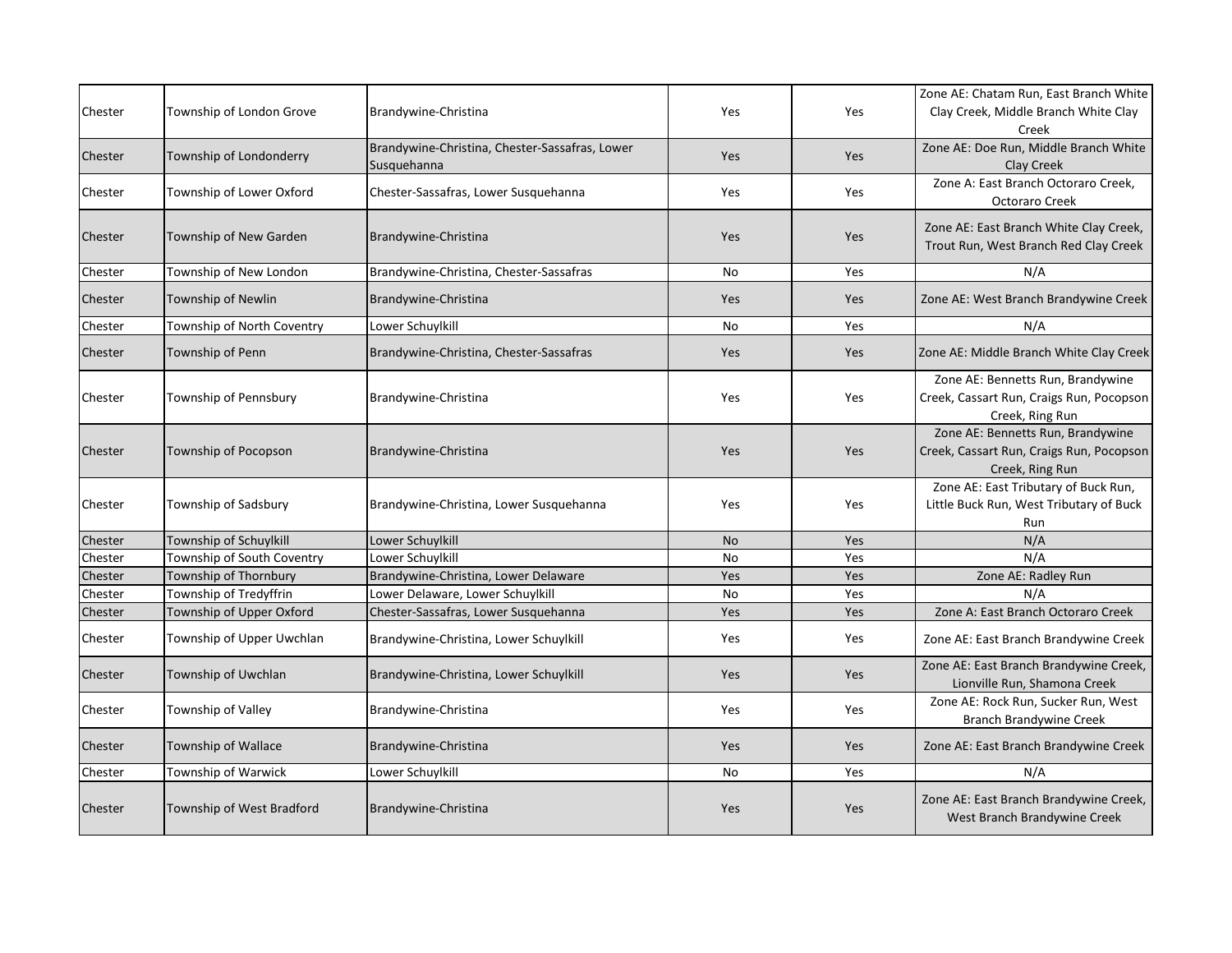| Chester | Township of West Brandywine  | Brandywine-Christina                                          | Yes       | Yes        | Zone AE: Beaver Creek, Tributary to West<br>Branch Brandywine Creek, West Branch<br><b>Brandywine Creek</b>                                          |
|---------|------------------------------|---------------------------------------------------------------|-----------|------------|------------------------------------------------------------------------------------------------------------------------------------------------------|
| Chester | Township of West Caln        | Brandywine-Christina, Lower Susquehanna                       | Yes       | Yes        | Zone AE: Birch Run, Tributary to West<br>Branch Brandywine Creek, West Branch<br><b>Brandywine Creek</b>                                             |
| Chester | Township of West Fallowfield | Brandywine-Christina, Chester-Sassafras, Lower<br>Susquehanna | Yes       | Yes        | Zone A: East Branch Octoraro Creek                                                                                                                   |
| Chester | Township of West Goshen      | Brandywine-Christina, Lower Delaware                          | Yes       | Yes        | Zone AE: Marshall Manor Tributary,<br><b>Taylor Run</b>                                                                                              |
| Chester | Township of West Marlborough | Brandywine-Christina                                          | Yes       | Yes        | Zone AE: Buck Run, Chatham Run, Doe<br>Run                                                                                                           |
| Chester | Township of West Nantmeal    | Brandywine-Christina, Lower Schuylkill, Lower<br>Susquehanna  | Yes       | Yes        | Zone AE: East Branch Brandywine Creek,<br>Tributary to East Branch Brandywine<br>Creek                                                               |
| Chester | Township of West Nottingham  | Chester-Sassafras, Lower Susquehanna                          | Yes       | Yes        | Zone A: Octoraro Creek                                                                                                                               |
| Chester | Township of West Pikeland    | Lower Schuylkill                                              | <b>No</b> | <b>Yes</b> | N/A                                                                                                                                                  |
| Chester | Township of West Sadsbury    | Brandywine-Christina, Lower Susquehanna                       | Yes       | Yes        | Zone A: East Branch Octoraro Creek, Pine<br>Creek No. 2                                                                                              |
| Chester | Township of West Vincent     | Brandywine-Christina, Lower Schuylkill                        | <b>No</b> | <b>Yes</b> | N/A                                                                                                                                                  |
| Chester | Township of West Whiteland   | Brandywine-Christina, Lower Delaware, Lower<br>Schuylkill     | Yes       | Yes        | Zone AE: Colebrook Run, Indian King Run,<br>Lionville Run, Ship Road Run, Swedesford<br>Road Run, Tributary F to Valley Creek,<br>Valley Creek No. 2 |
| Chester | Township of Westtown         | Brandywine-Christina, Lower Delaware                          | <b>No</b> | <b>Yes</b> | N/A                                                                                                                                                  |
| Chester | Township of Willistown       | Lower Delaware, Lower Schuylkill                              | No        | Yes        | N/A                                                                                                                                                  |

\*Community not floodprone and will not receive FIRM Panels

\*\*Community will be included in development of non-regulatory flood products later in the study.